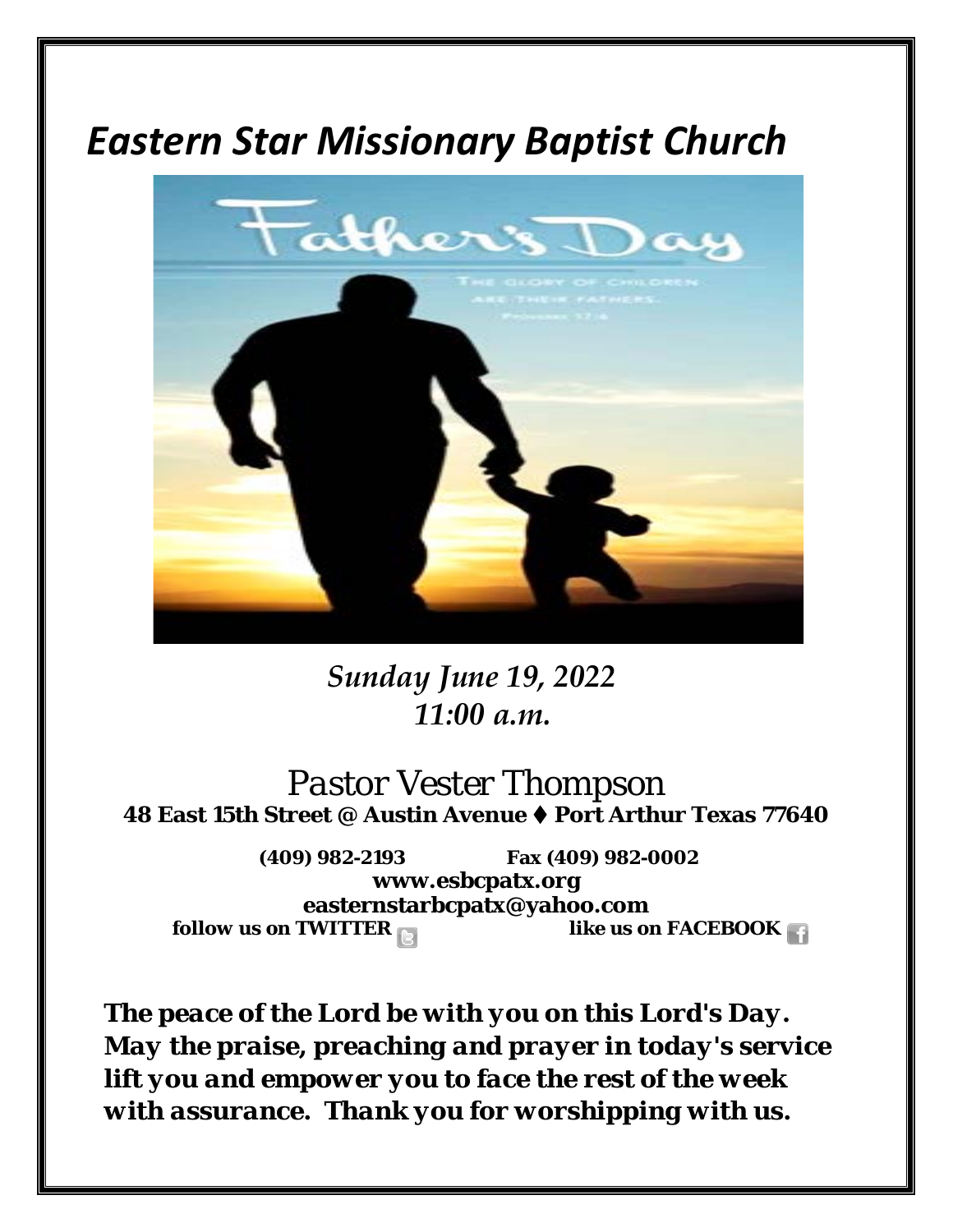



Call to Worship

\*Congregational Praise

Announcements

Pastoral Remarks............................................................Pastor Thompson

Acknowledgement of Visitors

**Offering** (Benevolent, Public & Tithes)

### Songs of Praise

Proclamation of the Gospel............................................Pastor Thompson

\*Invitation to Christian Discipleship

## Benediction

Please pass all communal cups to the person on the center aisle, at the conclusion of the Holy Communion, so that the Deaconess can collect them down that aisle.

> *Prepare for Worship in Stillness and Prayer… When Worship is over, Service Begins. Go in Peace; Serve the Lord*

> > \*Please, no walking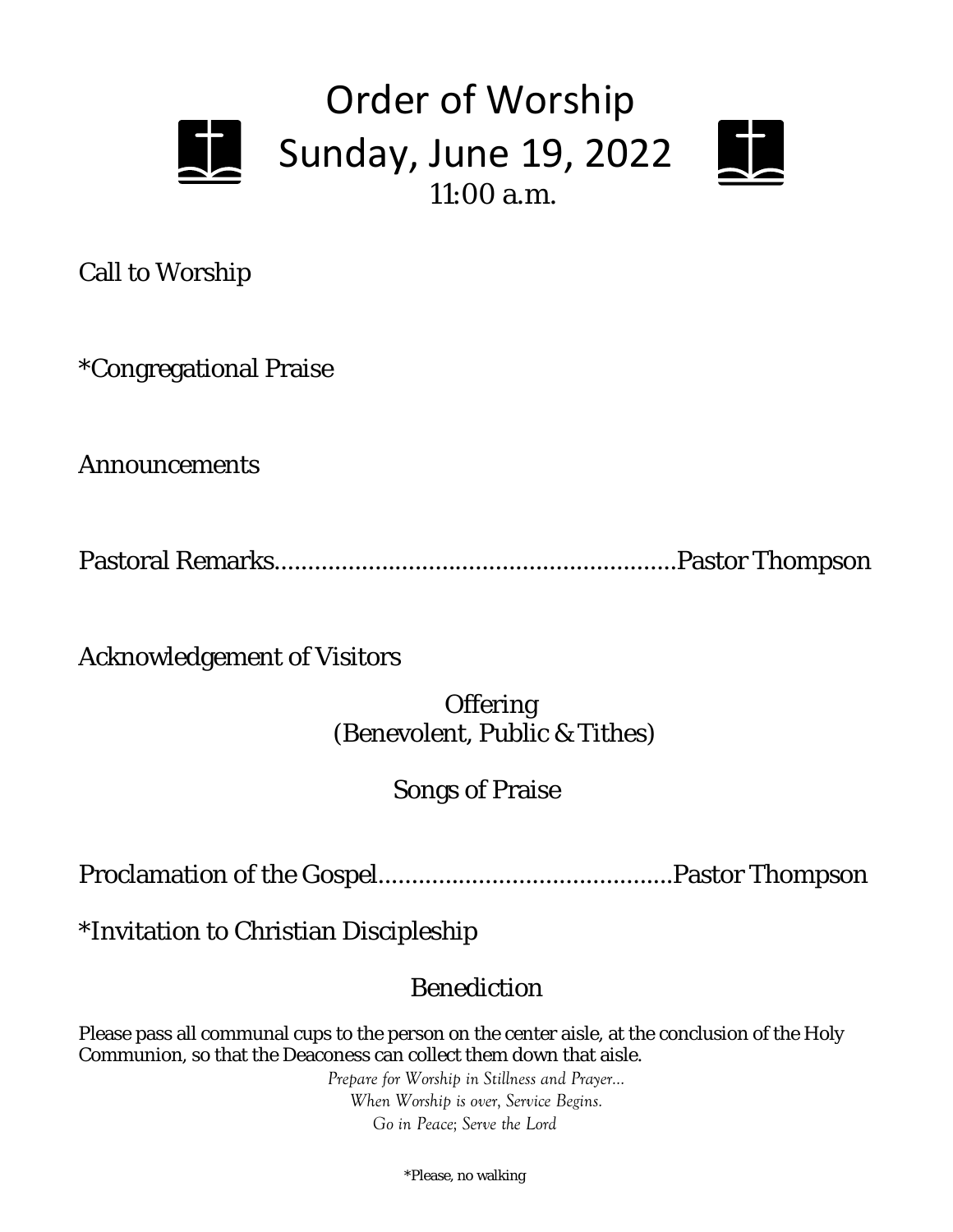# *WELCOME VISITORS*

*Good morning and welcome to Eastern Star! We extend to Memorial High School Class of 2009 our hand in greeting. To each of our visitors you are our honored and special guest. If there is anything we can do to assist you, or any questions you may have about the church, please do not hesitate to ask for assistance - we are here to serve you. We pray God's blessing upon you.*



# *Thoughts to Ponder*

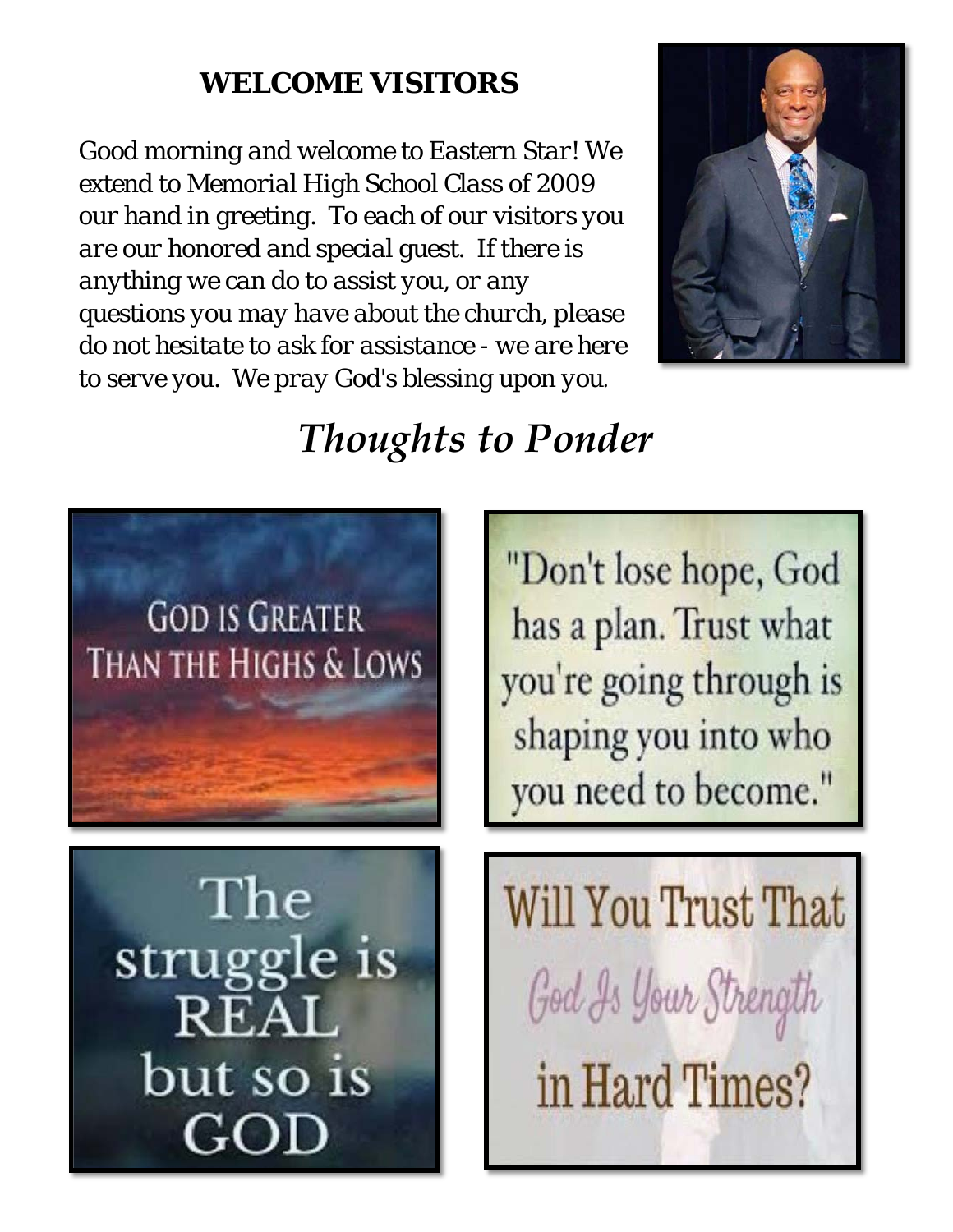



# **Announcements for Sunday, June 19, 2022**

| <b>June 2022</b> |        |                |           |                 |                          |           |  |
|------------------|--------|----------------|-----------|-----------------|--------------------------|-----------|--|
| Sunday           | Monday | Tuesday        | Wednesday | <b>Thursday</b> | Friday                   | Saturday  |  |
|                  |        |                | $\bullet$ | $2^{\circ}$     | $\overline{\phantom{a}}$ | 4         |  |
| s                | 6      | 7 <sup>7</sup> | 古         | $\bullet$       | 10                       | <b>TE</b> |  |
| 12               | $13-$  | $-14$          | 15        | 16              | $-17$                    | 18        |  |
| 19               | 20     | 21             | 22        | 23              | 24                       | 25        |  |
| oz.<br>26        | 27     | 28.            | 29        | 30              |                          |           |  |

Pastor Vester Thompson Ordination Service Schedule for July 17, 2022

*Please see or call Sister Mattie Keller for any or all sick re at (409) 985-4646.* 

*Noteworthy: If you are making contributions the building fund, tithes, offering or any other fa of the church, please use the envelopes provided no matter how large or small th contribution. This process will be helpful to those who use their church*

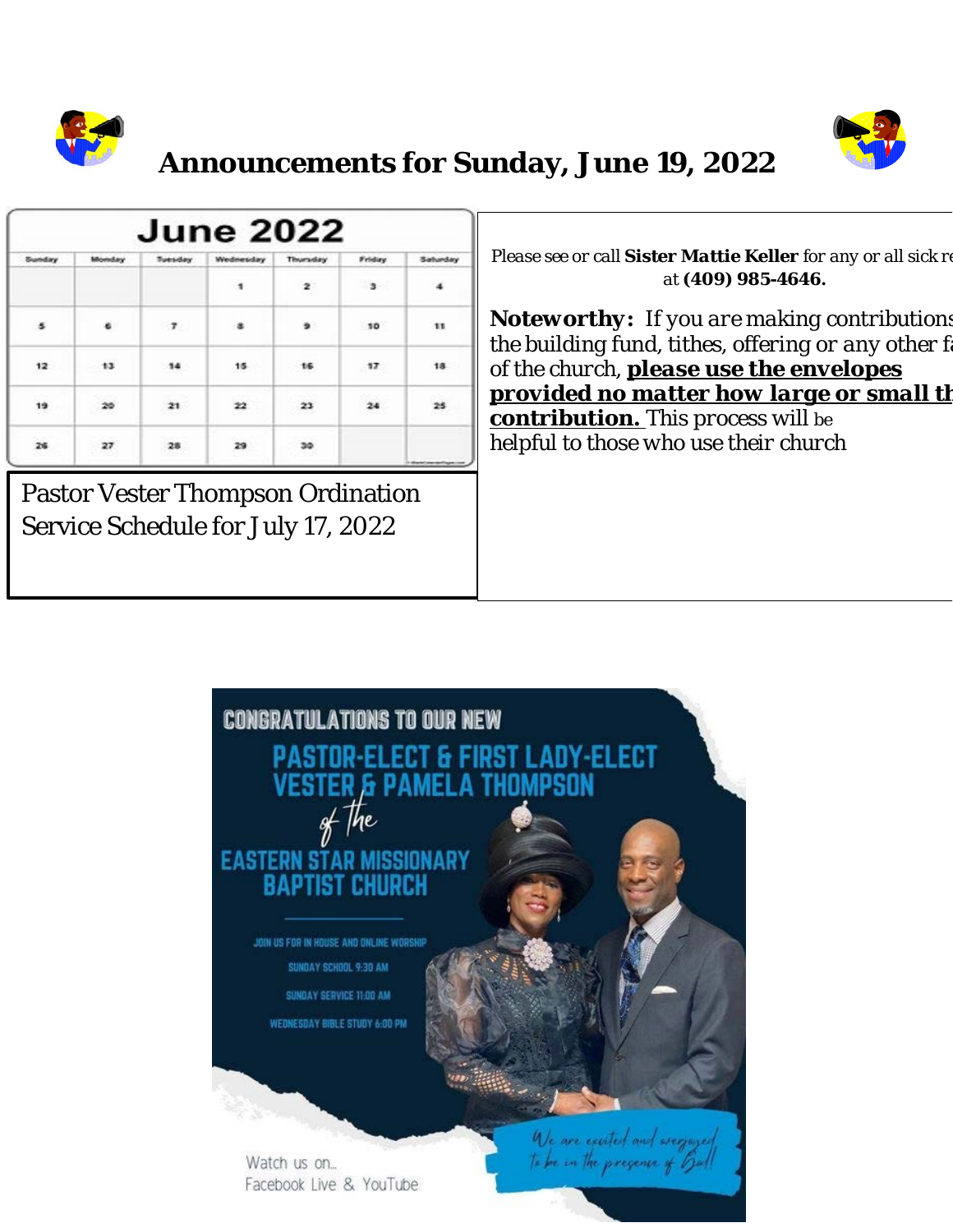*Our known Sick & Shut-In*



Brother John Gibbs

Sister Jean Scott-Pierre



# **Remember in Prayer**

Alexander, Doris Aldaiz, Iceola Baker, Mildred Baltimore, RJ Bragg III, Hugh Brown, Sherlyn Byrd, Rosetta Charles, Eltonet Clayton, Willie Lois Cole, Lillie Mae Cox, Mary Doudney, Irene Franklin, Diane

 George, Charles Gray, Ethel Gray, Ronald Guillory, Carolyn Hanchett, Leotis Harman, Geraldine Harrison, Catherine Harrison, Clovis Jones, Keithen Joseph, Donovon Kemper, Amos Latulas Jr. Rufus Maxcine Guidry Leonard Lewis, Tavia Marshall, Willie Mae Milo, Ophelia Payne, Jessie Pender, Eric Richard, Dora Robertson, Verdia Scott, Geneva Sigur, Virginia Small, Thelma Tatmon, Foster Widow, Josie Young, Billy

*We are praying for our political leaders, our President, Friends and family, those who need Salvation, persecuted believers around the world, our church, our Pastor, officers and Sunday school leaders, for Revival, and for spiritual growth.*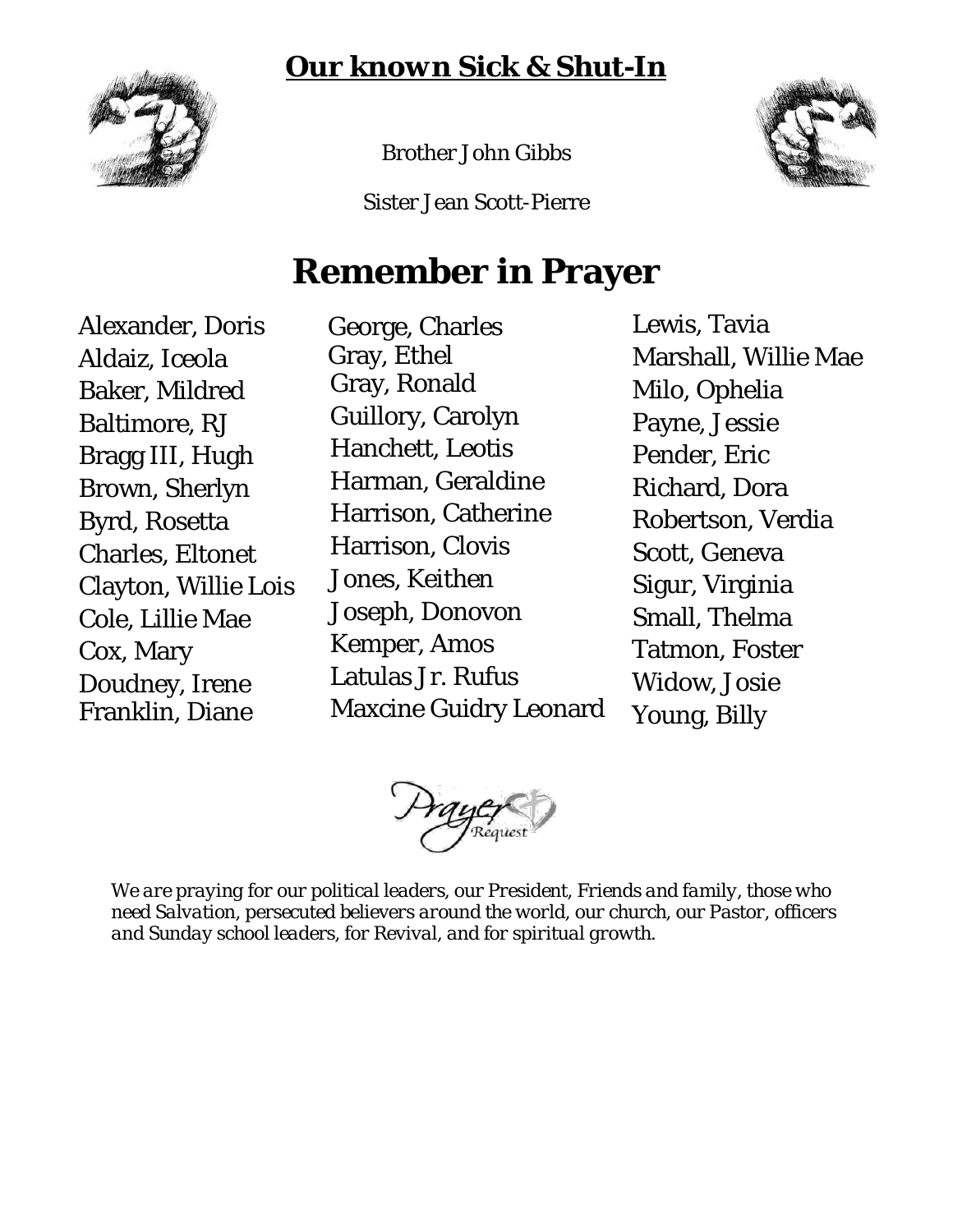

| <b>Amber Scott</b>        | Jun 1         | <b>Frank Frazier</b>      | <b>Jun 19</b> |  |
|---------------------------|---------------|---------------------------|---------------|--|
| Rev. L.W. Scott Sr.       | Jun 1         | <b>Joseph Scott</b>       | <b>Jun 20</b> |  |
| <b>Eltonet Charles</b>    | Jun 4         | <b>Sammie Jones Jr.</b>   | <b>Jun 22</b> |  |
| Lloyd Scott Jr. (Scottie) | Jun 4         | <b>Crystalynn Roberts</b> | <b>Jun 24</b> |  |
| <b>Florence Barabin</b>   | Jun 8         | <b>Markel Chretien</b>    | <b>Jun 25</b> |  |
| <b>Mary Miller</b>        | Jun 9         | Irvin, Naville Jr.        | <b>Jun 26</b> |  |
| <b>Verna Dennis</b>       | <b>Jun 14</b> | <b>Yvonne Field</b>       | <b>Jun 26</b> |  |
| <b>Cedrena Clayton</b>    | <b>Jun 16</b> | <b>Daniel Benjamin</b>    | <b>Jun 27</b> |  |
| <b>Tevin Scott</b>        | <b>Jun 17</b> | <b>Herbert Calcote</b>    | <b>Jun 27</b> |  |
|                           |               | <b>Jesse Dennis</b>       | <b>Jun 30</b> |  |
|                           |               |                           |               |  |
|                           |               |                           |               |  |
|                           |               |                           |               |  |

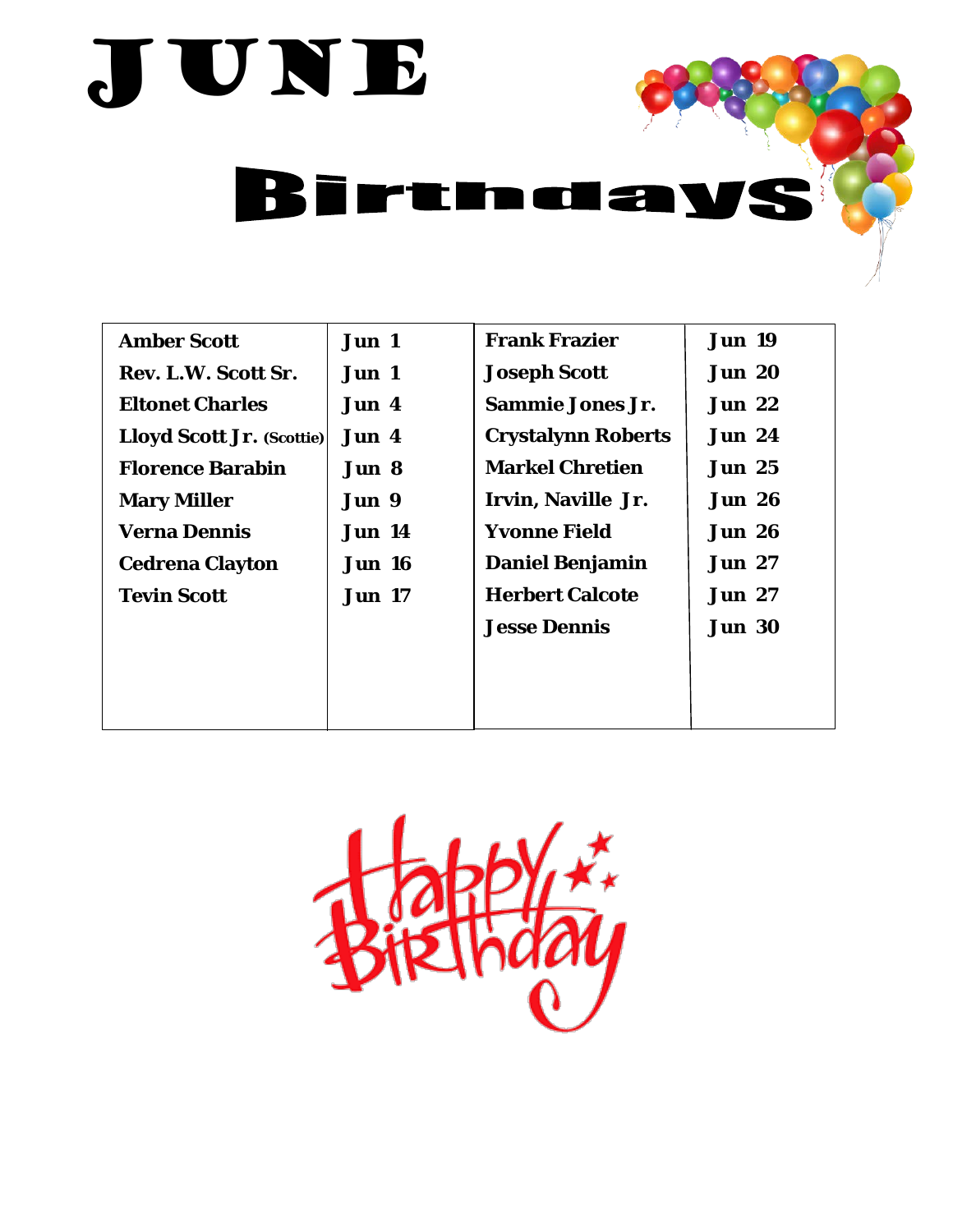## **Schedule of Weekly Activities**

#### **Sunday**

Sunday School 9:30 a.m. Classroom New Members' Orientation 9:30 a.m.<br>Youth Orientation 9:30 a.m. Youth Orientation Youth Church (1<sup>st</sup> & 3<sup>rd</sup> Sunday) 11:00 a.m. Fellowship Hall<br>Greeter's (4<sup>th</sup> Sunday) every other month After Church in the Sanctuary

After Church in the Sanctuary

#### **FIRST SUNDAY WORSHIP**

#### **HOLY COMMUNION (1st Sunday)**

#### **MONDAY**

#### **Opened**

#### **TUESDAY**

| Senior Usher Board (3rd Tuesday)        | 5:00 p.m.        |                  |
|-----------------------------------------|------------------|------------------|
| Men in Action (2 <sup>nd</sup> Tuesday) | $5:30$ p.m.      |                  |
| <b>Women's Ministry</b>                 | 6:00 p.m.        |                  |
| <b>Sanctuary Choir Rehearsal</b>        | $6:45$ p.m.      | <b>Sanctuary</b> |
|                                         | <b>WEDNESDAY</b> |                  |
| <b>Youth Choir Rehearsal</b>            | 6:00 p.m.        |                  |
| <b>Bible Study &amp; Prayer Meeting</b> | 6:00 p.m.        | <b>Sanctuary</b> |
|                                         | <b>THURSDAY</b>  |                  |
| <b>Male Chorus Rehearsal</b>            | $7:00$ p.m.      |                  |
| <b>Rrothorhood</b>                      | $6.30 \text{ m}$ |                  |

Brotherhood 6:30 p.m. Family Outreach Ministries 7:00 p.m.

11:00 a.m. til 3:00 p.m. Sanctuary

#### **SATURDAY**

Junior Usher Board (2nd Saturday) 2:00 p.m.

All meeting times and dates subject to changes

 $\Box$